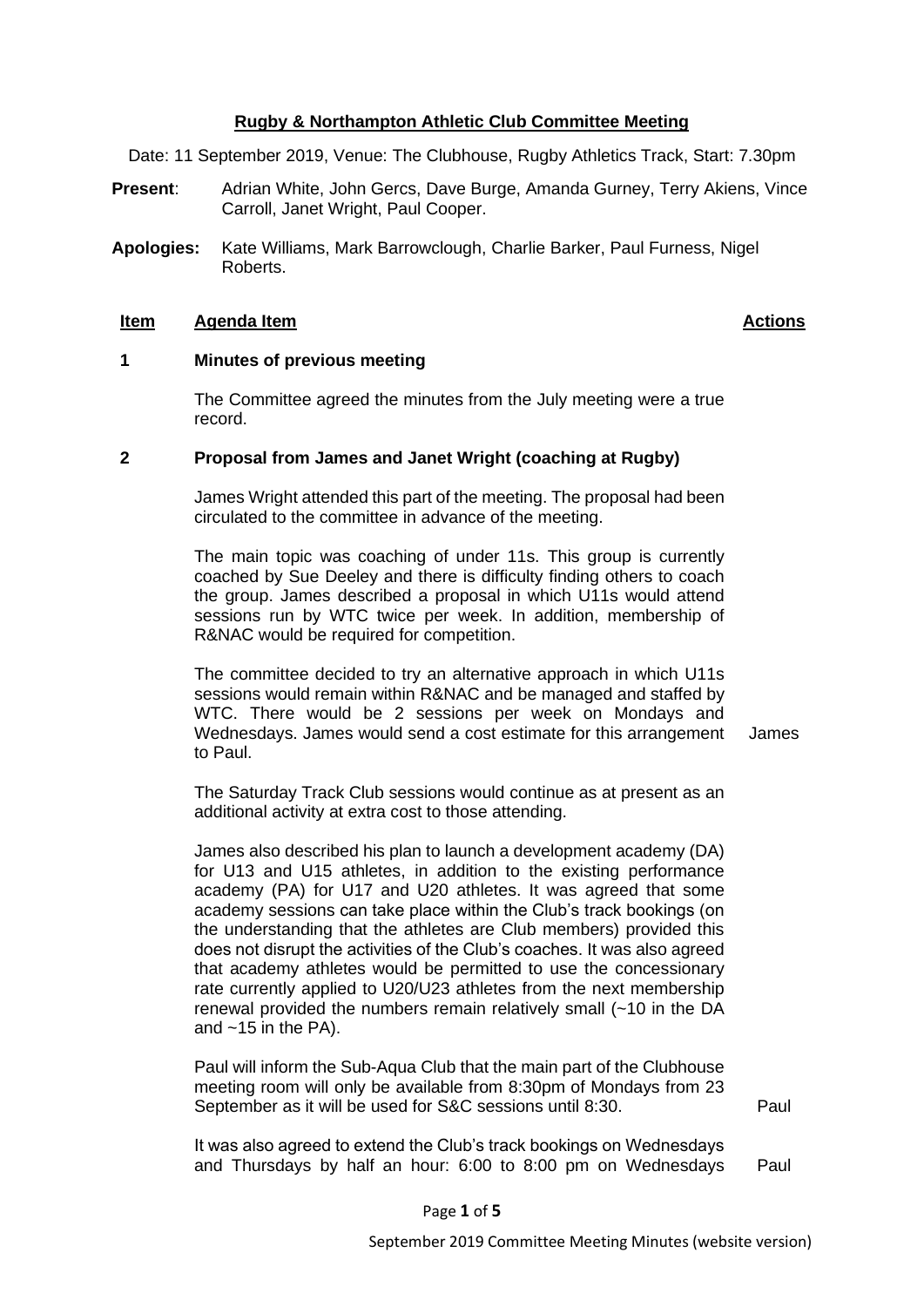(currently we start at 6:30pm) and from 6:00 to 8:30 pm on Thursdays (currently we finish at 8:00 pm).

Paul will also book the QDJC sports hall on the Thursday evening before each Warwickshire Sportshall League match (5 sessions in total). Paul

# **3 Matters Arising from Previous Meeting**

# **3.1 Northampton Junior Athletics**

It was agreed to go ahead with the new flyer circulated earlier in the day.

# **4 Committee**

## **Meeting dates/venues**

It was confirmed that meetings will be held monthly on 1<sup>st</sup> Wednesday of each month, alternating between Hartwell Close in Northampton and the Clubhouse in Rugby. The dates for the rest of the year will be:

- 2 October (Hartwell Close, Kingsthorpe)
- 6 November (Rugby Clubhouse)
- 4 December (Hartwell Close, Kingsthorpe)

# **Club Secretary**

The Club Secretary post will be advertised in the next newsletter. Committee members should also look out for possible candidates. In the meantime, Paul will continue to issue the agenda and minutes.

# **5 Finance**

# **5.1 Summary Statement from Paul**

PC had circulated the usual finance reports before the meeting.

# **5.2 ClubConnect Relay prize money**

It was agreed that members of the winning teams (U13B & U20M) would be allocated £50 each to spend on Club-branded merchandise.

Dave will contact Kukri to investigate what they can offer as an alternative to our existing kit provider. Dave

#### **6 Membership**

# **6.1 Current Membership Statistics**

Janet had circulated a Club Membership Overview earlier in the day, together with lists of those assumed to have left the Club and those who have not yet paid.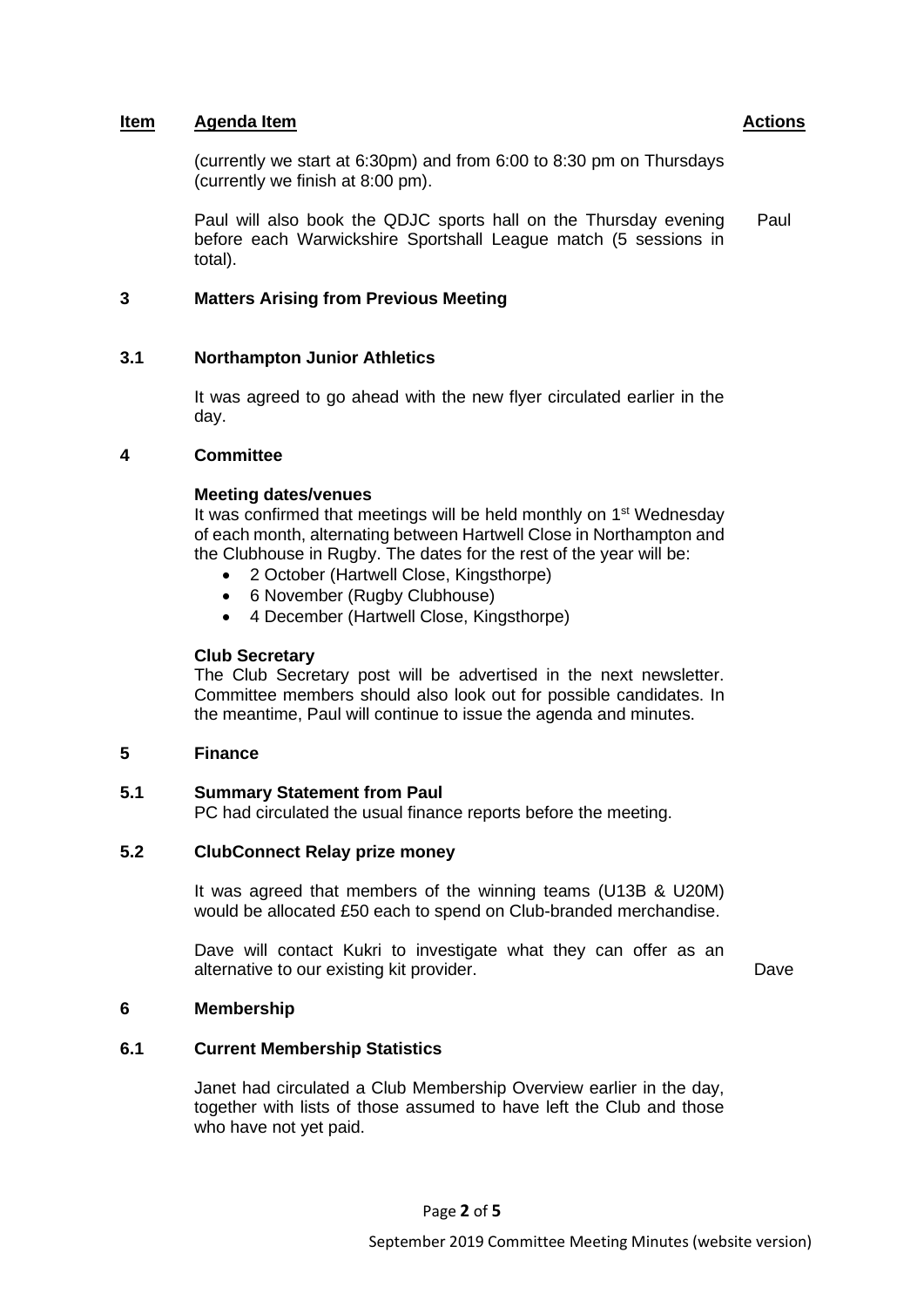The list of leavers was confirmed and the not-paid list was reviewed – Janet to circulate the outcome of the review (chase subs/delete/etc.) Janet

#### **6.2 Other membership Issues**

Nothing to report.

## **6.3 Elections**

The following have transferred to us via the Change of First Claim Club process:

Tina Wilkins (from UKRunChat Running Club) Eddie Page (from Loughborough Students AC) Carly Rourke (from Radcliffe AC)

## **6.4 Resignations**

Four transfer requests were accepted. There were no other resignations.

## **7 Facilities**

## **7.1 Northampton**

Nothing to report.

# **7.2 Rugby**

Nothing to report.

# **8 Competition**

# **8.1 Forthcoming events**

21 September - Midland Combined Autumn Road Relays, Sutton Park 6 October – Rugby 10 13 October – West Midlands YA CC League, Hatton Park 18 October – Warwickshire Sportshall League, Coventry (Dave to order some more T-shirts) 27 October – Rugby Half Marathon Dave

11 January 2020 – Birmingham League at Abington Park, Northampton – Vince is looking after preparations.

# **8.2 Team Management**

West Midlands YA CC League – team being managed by Tim Hill and Lee Woodward.

# **8.3 Coach Development and Training**

Page **3** of **5**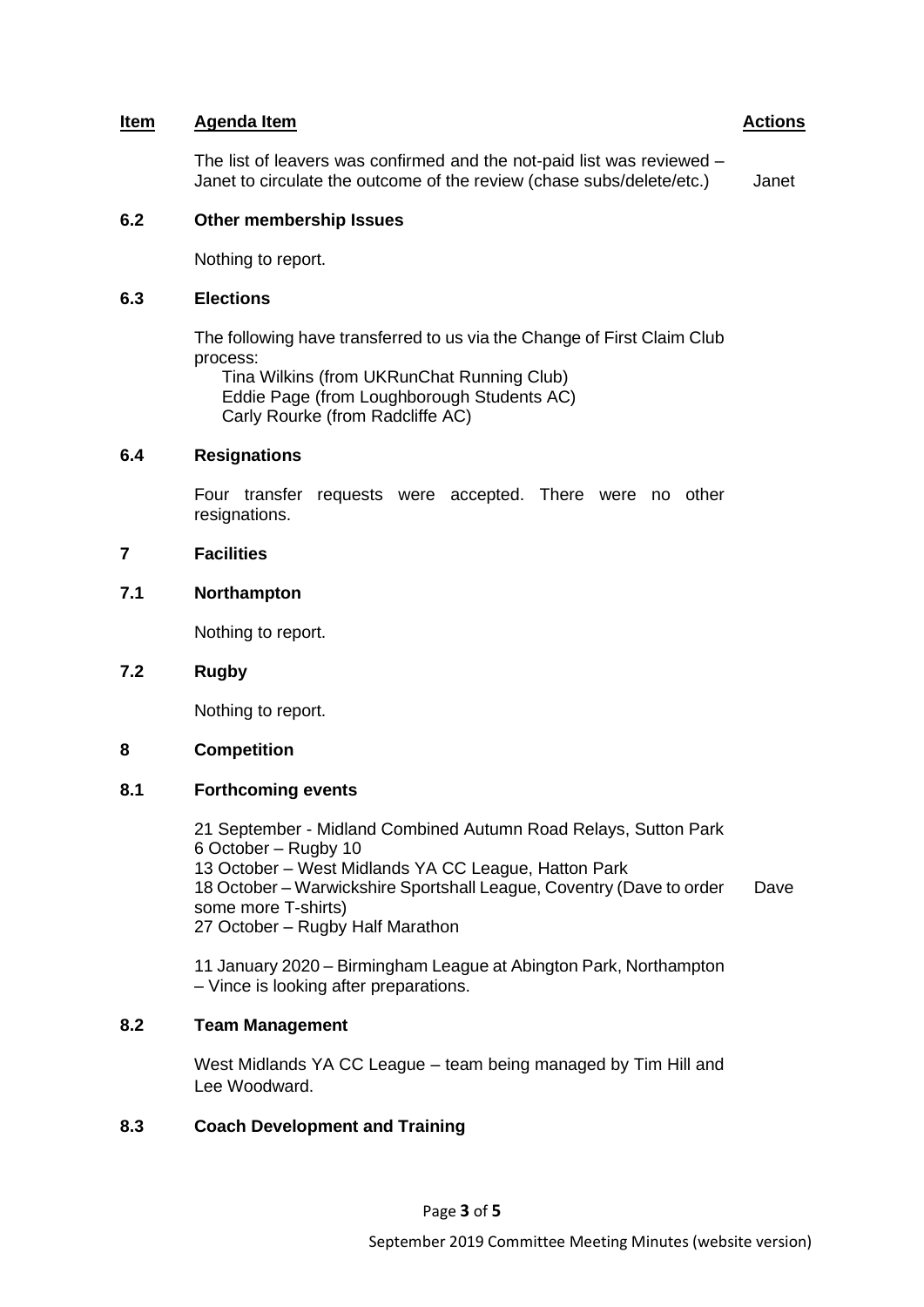Good progress with pole vaulting (Lee Woodward) and throws (Gary Herrington) was noted.

An endurance coaches meeting is planned for 27 September.

A Coaching Assistant course will take place in Rugby on 28 & 29 September (price £185). Various possible candidates were discussed. Information on the course will be included in the next newsletter.

An Athletics Coach course will take place in Rugby on 26 & 27 October (price £270). Two candidates were proposed.

# **8.4 Officials Recruitment and Training**

The officials situation was OK last season.

It is proposed to hold courses in Rugby in February or March next year to train more officials.

# **8.5 Recent Competition Results**

18 August – ClubConnect Relays at Müller Grand Prix Birmingham 4x100m Relay U13 Boys: 1<sup>st</sup>, 51.77 4x100m Relay U15 Boys: 4<sup>th</sup>, 48.61 4x100m Relay U17 Men: 3rd, 43.91 4x100m Relay U20 Men: 1st, 42.79

4x100m Relay U13 Girls: 6<sup>th</sup>, 54.55 4x100m Relay U17 Women: 5<sup>th</sup>, 51.60

31 August, Midland Veterans League Cup Final, Nottingham "A" team first in mens, womens and combined competitions.

4 September, EMGP Silverstone 10km 1 Michael Aldridge, 2 Dominic Jones, 3 Will Gardner 1<sup>st</sup> in overall and senior men categories. 1<sup>st</sup> in senior and vet men categories in EMGP series.

## **9 Future Strategy**

A separate meeting will be arranged to review the SWOT analysis and consider future strategy.

## **10 Governance**

# **10.1 Club Policies**

#### **Review of disciplinary policy**

Vince to create a disciplinary policy alongside the constitution – target next Committee meeting. Vince

Page **4** of **5**